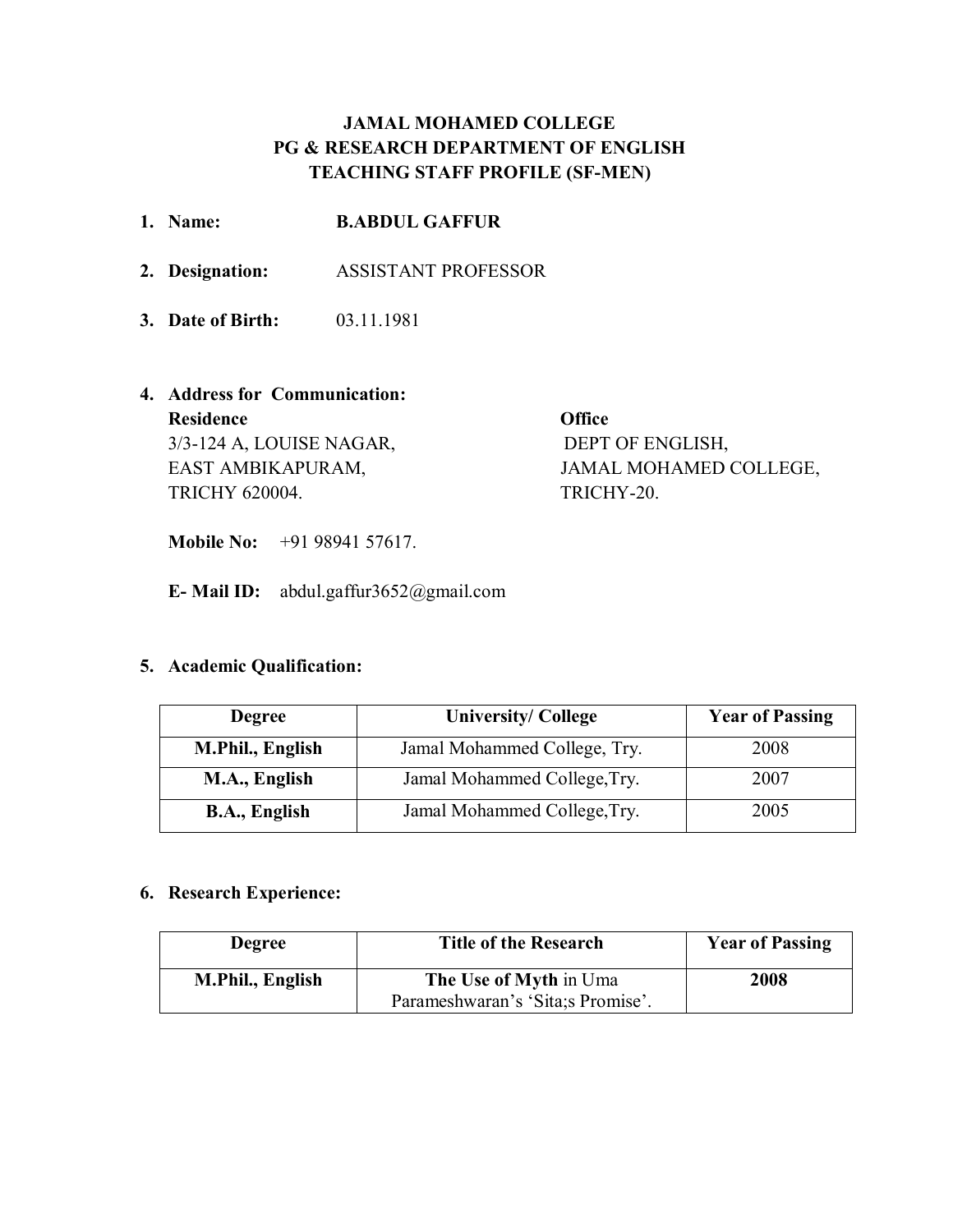### **7. Extracurricular Activities:**

- Certified in ADAS (advanced diploma in applied software) from ARENA COMPS,2000
- Certified as 'Medical Transcriptor' by VETERAN SYSTEMS,Trichy. 2001
- Certified as a acupuncturist by BSS (Govt of Tamil Nadu). D.Acu on 2008.
- Certified as a acupuncturist Master Degree by BSS (Govt of Tamil Nadu). M.Acu on 2010.

# **8. Area of Specialization:**

# PROSE, IWE, POETRY and LITERARY CRITICISM

#### **9. Service in Jamal Mohamed College:**

| <b>Designation</b>         | Years | <b>Months</b> |
|----------------------------|-------|---------------|
| <b>Assistant Professor</b> |       | months        |

### **10. Service in other Institutions:**

| p.<br>No | <b>Designation</b> | <b>Institutions</b> | Years | <b>Months</b> |
|----------|--------------------|---------------------|-------|---------------|
|          |                    |                     |       |               |

### **11. Total Teaching Experience:**

| <b>Years:</b> | 7 Years | <b>Months: 7 Months</b> |
|---------------|---------|-------------------------|
|               |         |                         |

#### **12. Subjects taught:**

| S. No | UG                               |
|-------|----------------------------------|
|       | <b>PROSE</b>                     |
|       | <b>INDIAN WRITING ON ENGLISH</b> |
|       | LITERARY CRITICISM               |
|       | <b>AMERICAN LITERATURE</b>       |